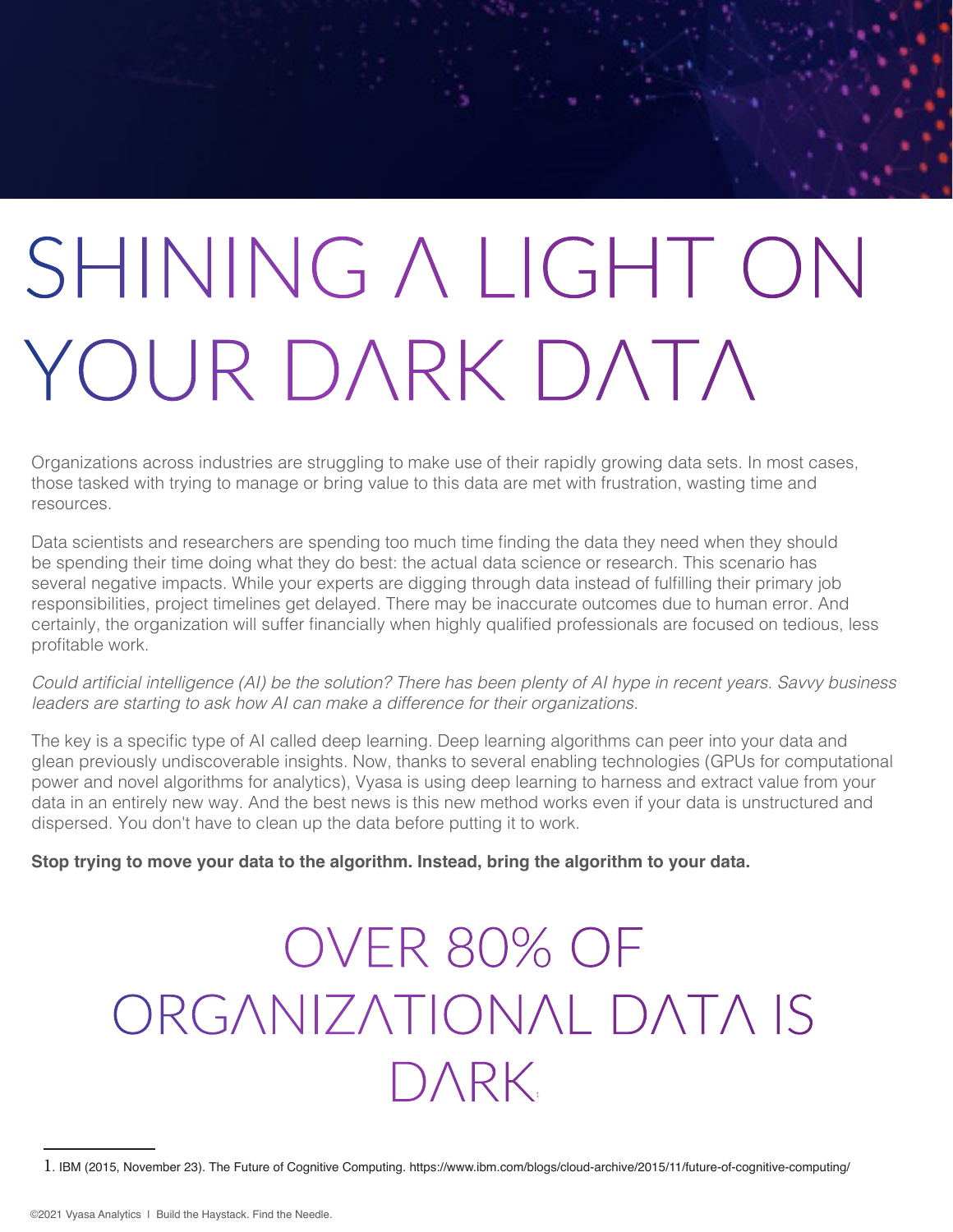

# A Worthy Challenge

In recent years, it has become easier to collect all types of data. However, most of this data comes in unstructured formats (e.g., PDFs, PowerPoint presentations, images, spreadsheets) that are challenging to search, identify and pull insights from. To complicate things further, this data is streaming in from various sources, creating data silos both internally and externally along with duplicate, obsolete or trivial data sets that can be impossible to sift through.

**This is dark data — data that holds great value if only you could access it.** It doesn't matter if you have billions of data points if you can't access or utilize the data.

Manually cataloging or managing this data takes far too many hours to be worthwhile and introduces the risk of human error. Other options, like keyword search, still require human intervention and are too rudimentary to provide real value. Unless you make a change, the data remains dark.

"IT DOESN'T MATTER IF YOU HAVE BILLIONS OF DATA POINTS IF YOU CAN'T ACCESS OR UTILIZE THE DATA."

- Dr. Christopher Bouton, CEO & Founder, Vyasa Anlaytics

## The Solution

Today, advancements in deep learning and data management are making dark data an issue of the past. Deep learning neural networks mimic the human brain through a set of algorithms that train on large data sets. And now you can finally tap into your data's full potential with a data fabric. This is an architecture that connects data from disparate silos. Like layers of fabric, it blankets the data, no matter where it resides or what format it is in.

**A data fabric can connect many layered systems together, and they can all work together to provide a single source of information.**

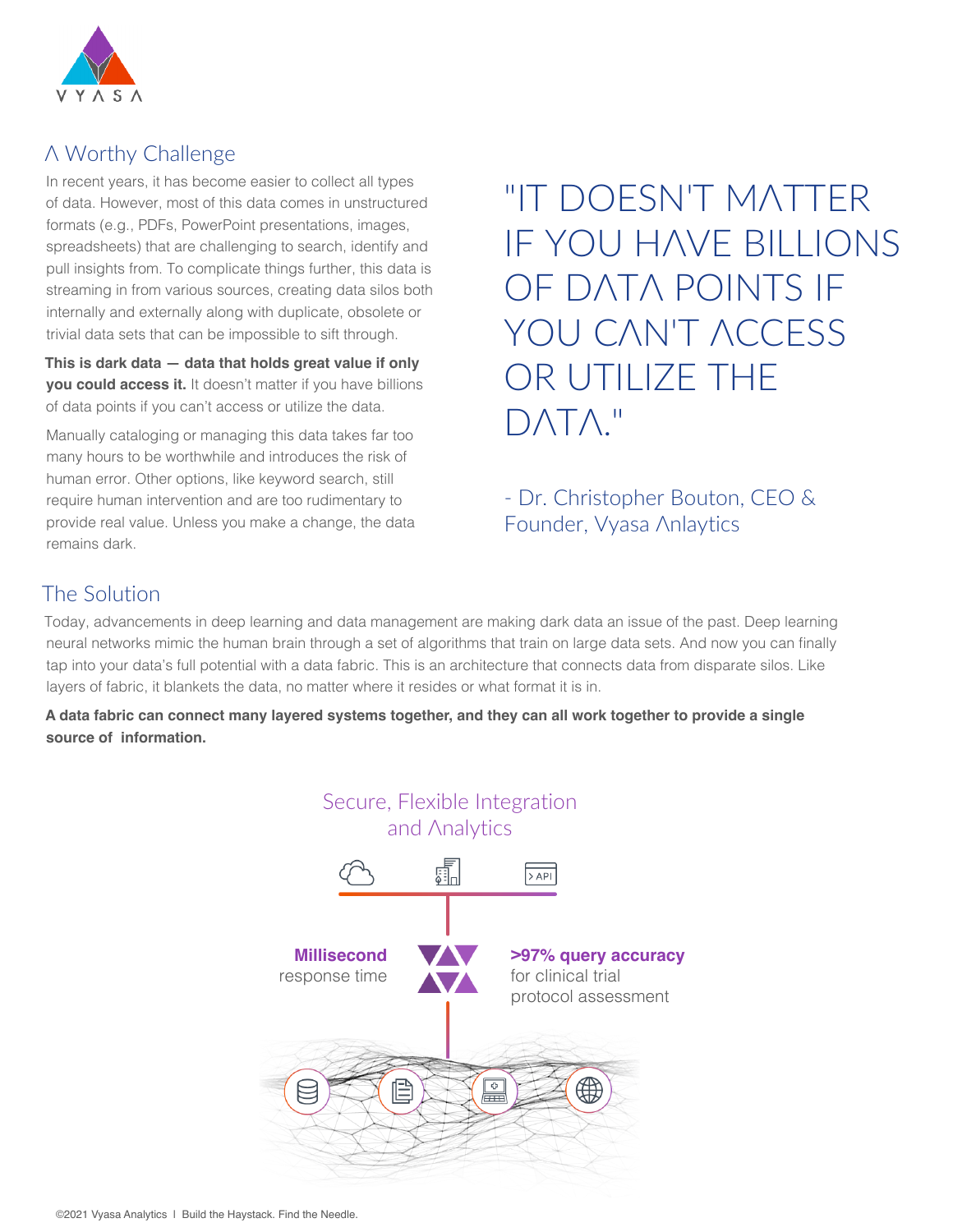

# Vyasa Layar Deep Learning Data Fabric

Unifying data is the first step. Layar takes it to the next level by pulling insights from the source.

#### **Layar's set of deep learning algorithms allows you to unlock the data and be able to:**

- Uncover novel relationships within your data sets.
- Answer questions about your data.
- Visualize your data, making it accessible across skill sets.

Layar removes the requirement of setting up a framework, thus lowering the barrier to accessing your data. Simply ask a question, and Layar will give you the answer without you needing to tell the machine where to look or how to find the answer. It is like an "easy button" that lets you derive insights from your data.

### How it Works

First, we gather the information. Data connectors link all the data from many different sources within your organization and from external sources and then consolidate the view.

**Then, Layar pulls information from your unstructured files and creates an index of the metadata without creating copies, moving the data from its source or requiring a data lake.** Next, we provide the context. Through that index and automated metadata, our advanced analytics tools (i.e., deep neural networks) create the context needed to answer your questions.

Already, our data fabric and deep learning are better at answering your query than human performance.

But we go even deeper. Finally, we fine tune the Layar system on your content, making it even more powerful and intuitive for your users. As a result, you can manage, search and analyze data from a wide range of sources.